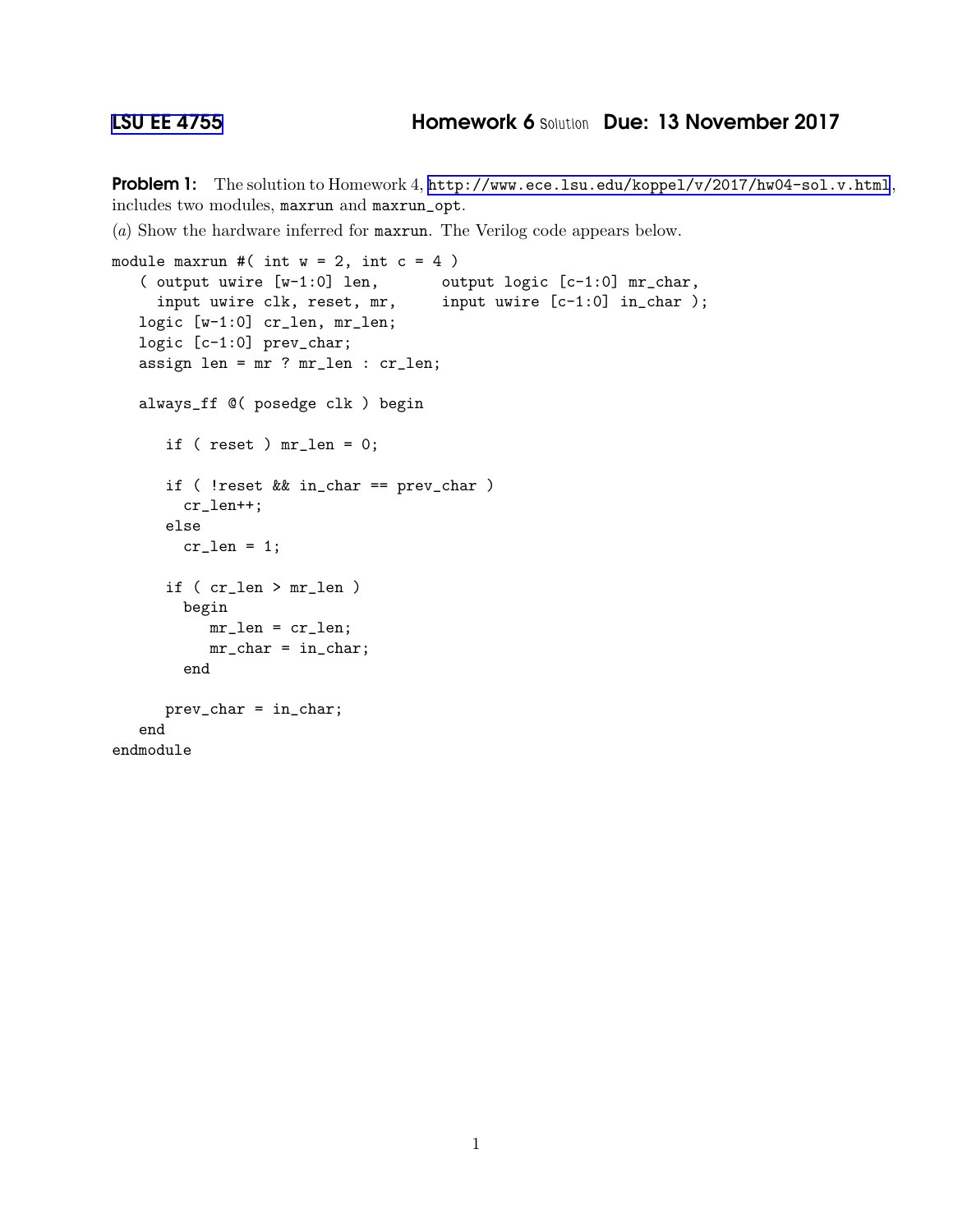The solution appears below.

A common difficulty was properly accounting for order of assignments to  $mr\_len$  and  $cr\_len$ . The last assignment in the always block creates the value that is written to a register. The first illustration below shows the inferred hardware, the one below it shows the inferred hardware labeled with the Verilog code from which it was inferred.



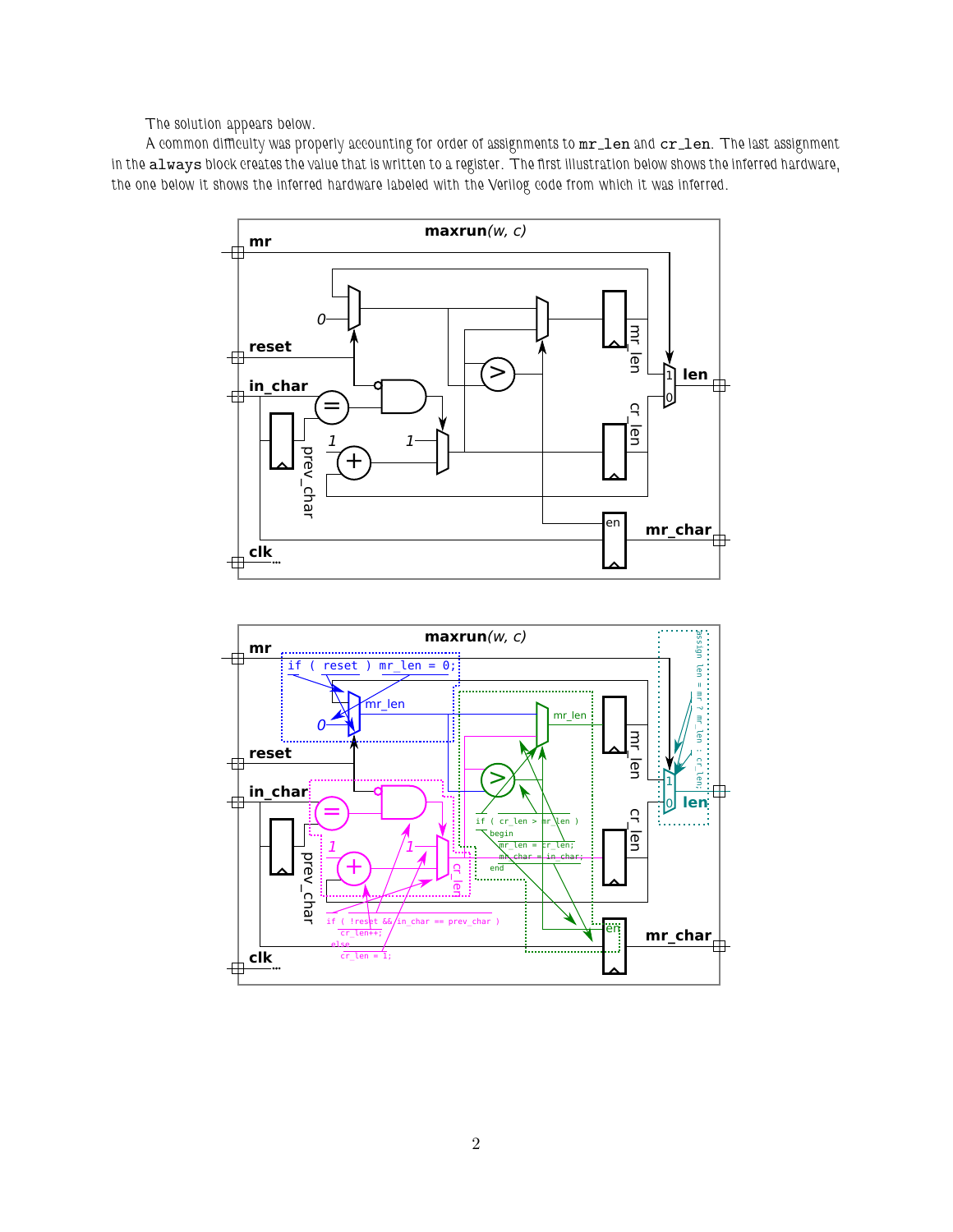(*b*) Show the hardware inferred for maxrun\_opt.

## The solution appears below.

Note that there is no register for match. That is because it is not a live-out variable. That's obvious in this case because it is declared within the block.

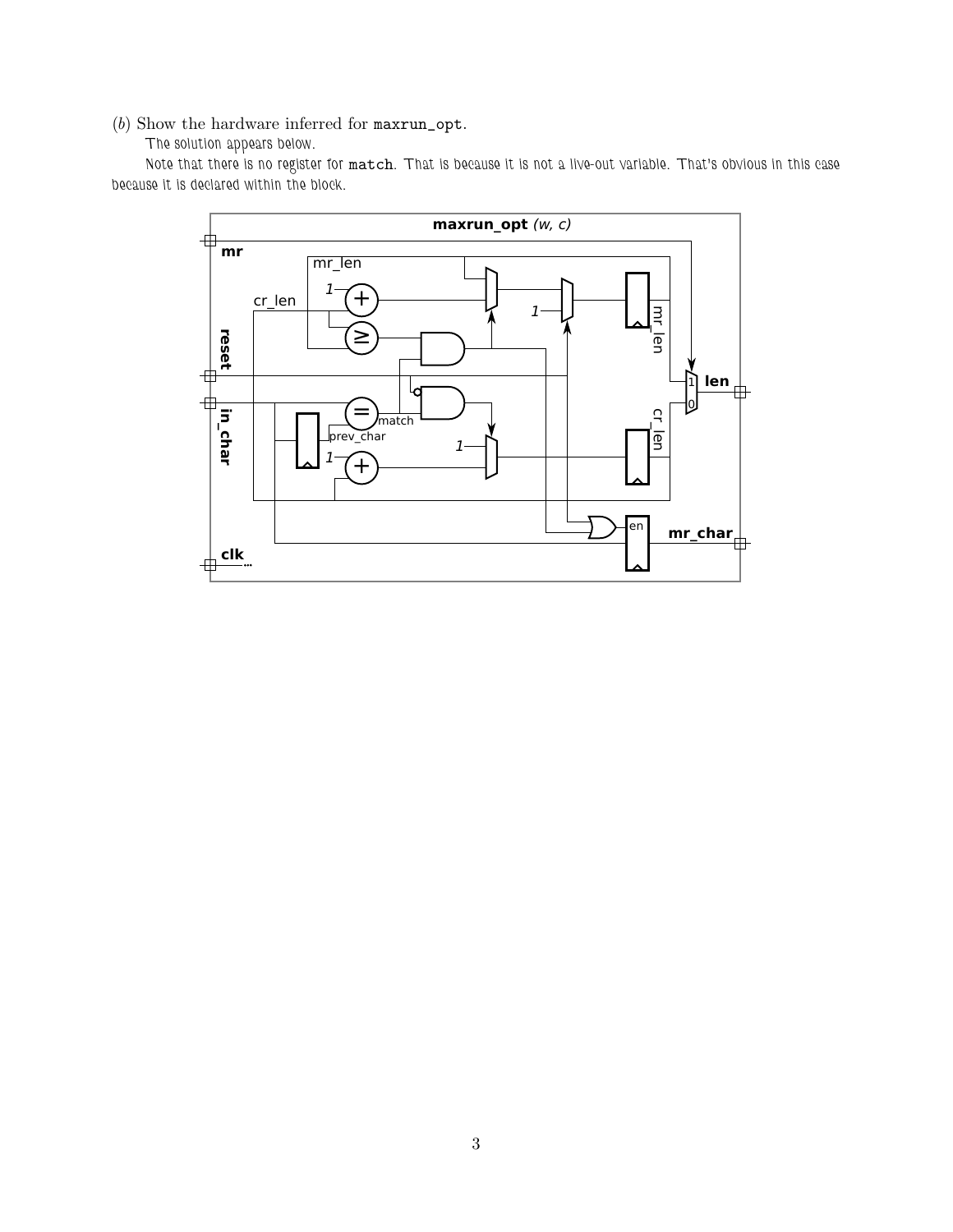**Problem 2:** Compute the critical path for the maxrun and maxrun\_opt modules using the simple model. The launch points (path starts) are at module inputs and register outputs, and the capture points (path ends) are at module outputs and register inputs. Note that with these definitions the critical path does not include the register itself. Show the critical path in terms of  $w$ , the number of bits in the len output and  $c$ , the number of bits in a character.

Short Answer: The critical path length is  $(\lg c) + 2w + 3$  and its route is marked with a red dashed line in the illustration below. *Grading Note: In too many submissions the critical path was not marked on the diagram, instead relying on a prose description or just hints such as the modules the path passes through. Please show the path in the diagram.*

Explanation: The critical path starts at the in\_char input and prev\_char register output and follows the course shown. An interesting part of the critical path is the first mux on the path. The LSB of the lower data input arrives at  $t = 2$  and the MSB arrives at  $t = w$ , which is later than the select signal, which arrives at  $(\lg c) + 1$ . Normally that would mean the lower data input is on the critical path. However, because the comparison unit can start when the LSB is ready the LSB arrival time determines criticality, and since  $2 < (\lg c) + 1$  the select signal, not the data input, is on the critical path.

The maxrun module is slowed because the  $>$  comparison must wait for the equality test.

Also note that multiplexors with constant inputs have a delay of 1 and that a  $w$ -bit ripple adder with a constant input has a delay of about  $w$ .